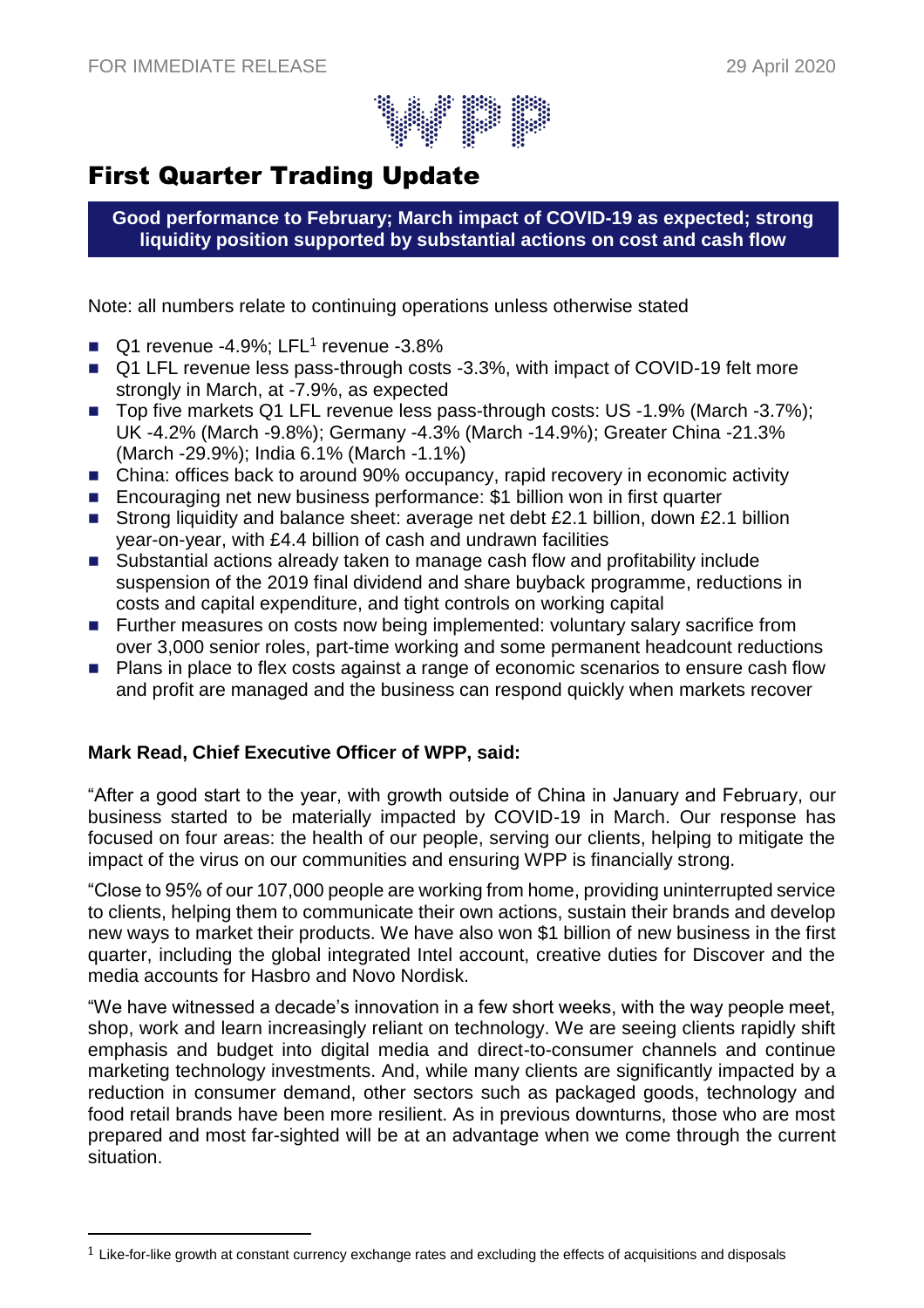"At a time of great uncertainty, I am very proud of how our people and clients have responded. Despite the economic challenges that will, no doubt, be with us for some time, the way we have come together gives us real confidence in our future."

## **COVID-19 business update**

# *People*

The health of our people remains our first priority. In the middle of March we asked our people to work remotely and we now have almost 95% of our 107,000 employees working from home, with the exception of our teams in China who have largely returned to the office. Leadership across WPP and our agencies is communicating frequently with our teams, mainly by videoconference. We are supporting the physical and mental wellbeing of our people through regular sessions to help them manage the challenges of remote working.

# *Clients*

Our clients have been able to depend on us for uninterrupted service from the outset. We believe that our broad geographic reach, our industry sector mix and the breadth of our offer provide defensive qualities in an economic downturn. While sectors such as Automotive, Travel & Leisure and Luxury & Premium, which together account for 24% of our top 200 clients' spend, have seen the most significant cuts, spend is holding up relatively well in sectors such as Consumer Packaged Goods, Technology and Healthcare & Pharma, which together represent 54%. We are seeing continued and, in some cases, greater demand for our public relations, ecommerce, marketing technology and production capabilities. Clients continue with new business reviews and we have registered a number of important wins including Discover, Hasbro, Intel, and Novo Nordisk, as well as retentions including BBVA. The pipeline remains encouraging and while we estimate some 20% of pitches have been put on hold, those that had started are continuing (though clients are understandably reluctant to begin new reviews). So far this year we have not lost a significant account from any client.

## *Communities*

We are working with clients, governments, national health organisations and NGOs to help limit the impact of COVID-19 on society. A team of WPP agencies, for example, is supporting the World Health Organization on a pro bono basis by delivering global and regional public awareness campaigns to encourage people to stay at home and adopt safe behaviours. The partnership involves WPP agencies including Grey, GroupM, Hill+Knowlton, Hogarth, Inca, Motion Content Group, Ogilvy, Wavemaker and WPP Scangroup, as well as Kantar. Global media partners (sourced by Wavemaker and GroupM) are making significant donations in media to support this effort.

## *Financial resilience*

On 31 March we outlined a number of measures designed to strengthen the Company's financial position, including steps to reduce costs and conserve cash, ensuring adequate liquidity and a significant cushion to our covenants, and we provide an update on page 4 of this release.

The current situation is unprecedented and the immediate future highly uncertain. There are some positive signs. In the past week, we have started to prepare for the reopening of our offices as and when governments begin to lift lockdowns – at substantially lower capacity and with enhanced safety measures in line with official guidance. Clients are also looking ahead. Visibility of a return to normal remains low, but a number of clients are seeking our advice and support on how they should market their brands in the recovery phase.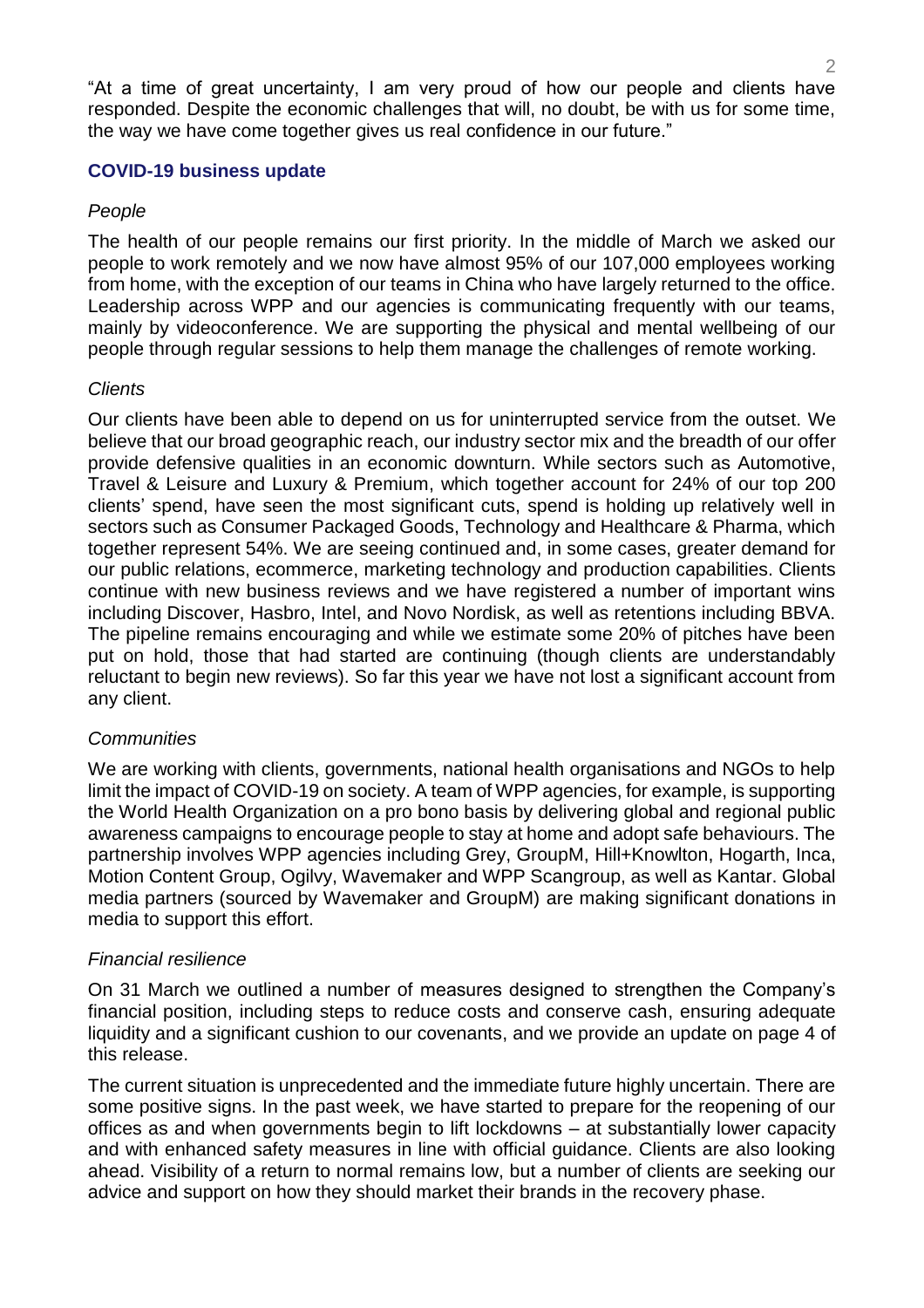#### **First Quarter Group performance**

Revenue from continuing operations in the first quarter of 2020 was £2.8 billion, -4.9% compared with the same period last year on a reported basis and -4.6% on a constant currency basis. LFL revenue was -3.8% compared with last year. Revenue less passthrough costs was £2.4 billion, -4.3% on a reported basis, -4.0% in constant currency and - 3.3% LFL.

In March, LFL revenue less pass-through costs was -7.9% as the impact of COVID-19 began to be felt more widely across our business.

## **Regional review**

| £ million                          | 2020  | reported | $\Delta$ constant <sup>2</sup> | $\Delta$ LFL <sup>3</sup> | $\Delta$ LFL March | 2019  |
|------------------------------------|-------|----------|--------------------------------|---------------------------|--------------------|-------|
| N. America                         | 1,102 | $-1.6%$  | $-3.5%$                        | $-2.3%$                   | $-9.9%$            | 1,120 |
| United Kingdom                     | 411   | $-4.7\%$ | $-4.7%$                        | $-2.1%$                   | $-4.6%$            | 431   |
| W. Cont Europe                     | 561   | $-5.3%$  | $-4.2%$                        | $-4.4%$                   | $-10.6\%$          | 593   |
| AP, LA, AME, CEE <sup>4</sup>      | 773   | $-9.0\%$ | $-6.5%$                        | $-6.2%$                   | $-12.6%$           | 849   |
| Continuing operations <sup>5</sup> | 2,847 | $-4.9%$  | $-4.6%$                        | $-3.8%$                   | $-10.1%$           | 2,993 |
| Kantar                             | 77    | $-87.1%$ | $-87.1%$                       | 2.9%                      |                    | 595   |
| <b>Total Group</b>                 | 2,924 | $-18.5%$ | $-18.3%$                       | $-3.6%$                   |                    | 3,588 |

## **Revenue analysis – First Quarter**

## **Revenue less pass-through costs analysis – First Quarter**

| £ million                    | 2020  | $\Delta$ reported | $\Delta$ constant | $\Delta$ LFL | $\Delta$ LFL March | 2019  |
|------------------------------|-------|-------------------|-------------------|--------------|--------------------|-------|
| N. America                   | 938   | $-0.8%$           | $-2.7%$           | $-1.9%$      | $-3.6%$            | 945   |
| United Kingdom               | 313   | $-5.5%$           | $-5.5%$           | $-4.2%$      | $-9.8%$            | 332   |
| W. Cont Europe               | 467   | $-4.7\%$          | $-3.6%$           | $-3.7%$      | $-9.6%$            | 490   |
| AP, LA, AME, CEE             | 648   | $-8.0\%$          | $-5.4%$           | $-4.6%$      | $-11.5%$           | 704   |
| <b>Continuing operations</b> | 2,366 | $-4.3%$           | $-4.0%$           | $-3.3%$      | $-7.9%$            | 2,471 |
| Kantar                       | 48    | $-89.4%$          | $-89.4%$          | $-3.9%$      |                    | 455   |
| <b>Total Group</b>           | 2,414 | $-17.5%$          | $-17.2%$          | $-3.3%$      |                    | 2,926 |

**North America,** with LFL revenue less pass-through costs -1.9%, was the best performing region in the first quarter, showing a further improvement in trend over the second half of 2019. This reflects the lapping of some significant assignment losses from 2018, and an improved new business performance in 2019. VMLY&R, Grey and GroupM all grew in the region during the period. March showed a slight deterioration in trend, as expected.

In the **United Kingdom,** LFL revenue less pass-through costs was -4.2%, with March -9.8% as the impact of the lockdown began to have an effect on client spend.

**Western Continental Europe** saw LFL revenue less pass-through costs of -3.7%. Performance varied significantly from market to market, with countries such as Spain and Denmark continuing to trade relatively well despite widespread lockdowns, and other markets such as Italy showing a marked deterioration in performance during March.

In **Asia Pacific, Latin America, Africa & the Middle East and Central & Eastern Europe** LFL revenue less pass-through costs was -4.6%. Asia Pacific was the weakest sub-region, reflecting the COVID-19 impact on Greater China, but Africa & the Middle East grew strongly and Central & Eastern Europe was also up year-on-year.

<sup>2</sup> Percentage change at constant currency exchange rates

<sup>&</sup>lt;sup>3</sup> Like-for-like growth at constant currency exchange rates and excluding the effects of acquisitions and disposals <sup>4</sup> Asia Pacific, Latin America, Africa & Middle East and Central & Eastern Europe

<sup>5</sup> Continuing operations excludes certain Kantar assets which remain wholly owned by WPP pending completion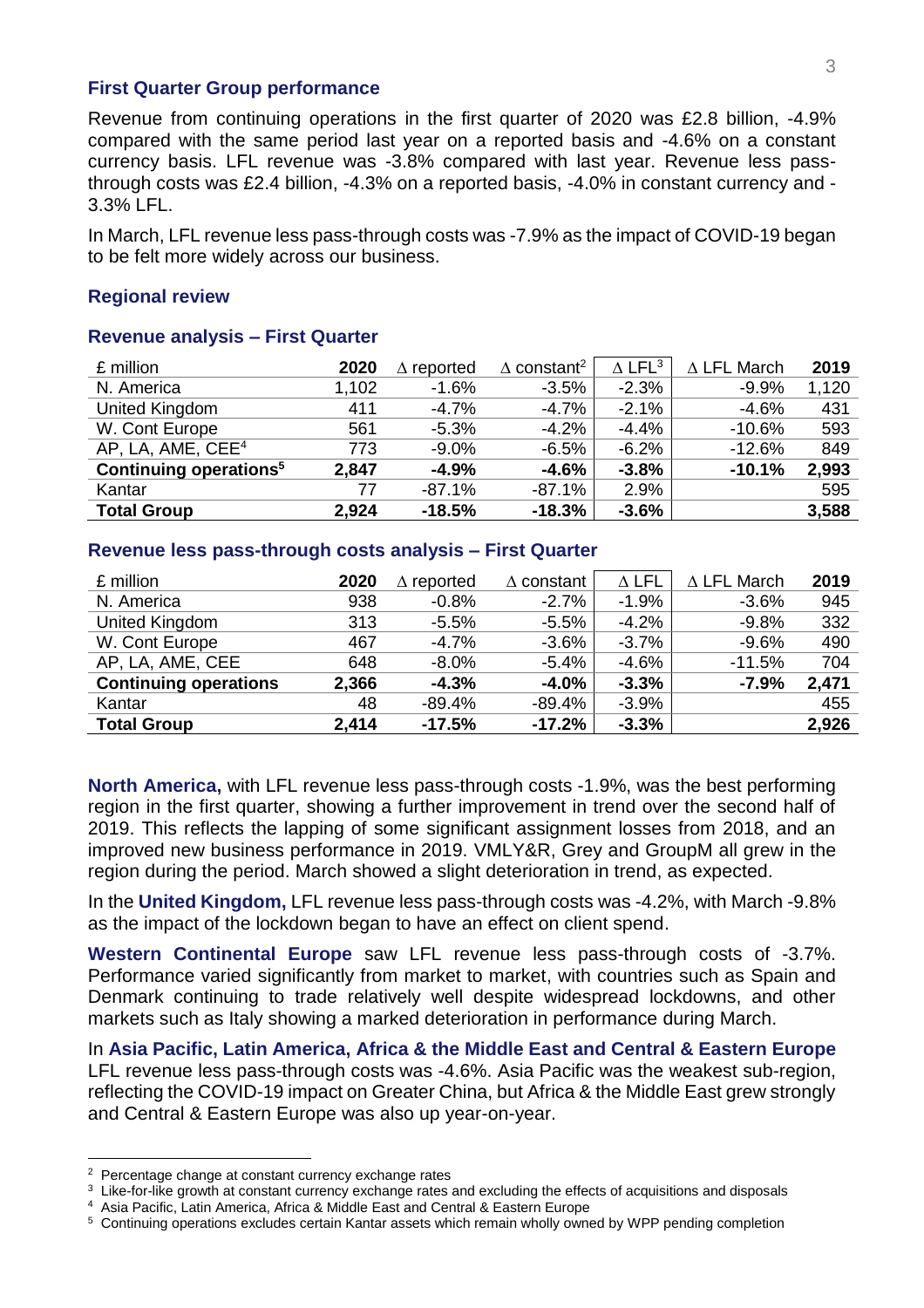#### **Business sector review**

#### **Revenue analysis – First Quarter**

| £ million                         | 2020  | $\Delta$ reported | constant | $\Delta$ LFL | $\Delta$ LFL March | 2019  |
|-----------------------------------|-------|-------------------|----------|--------------|--------------------|-------|
| <b>Global Integrated Agencies</b> | 2,154 | $-4.1%$           | $-3.8%$  | $-2.5%$      | $-9.3%$            | 2,246 |
| <b>Public Relations</b>           | 223   | $-2.2%$           | $-2.5%$  | $-2.9%$      | $-7.0\%$           | 228   |
| <b>Specialist Agencies</b>        | 470   | $-9.5%$           | $-9.0\%$ | $-9.4%$      | $-14.9%$           | 519   |
| <b>Continuing operations</b>      | 2,847 | $-4.9%$           | $-4.6%$  | $-3.8%$      | $-10.1%$           | 2,993 |
| Kantar                            | 77    | $-87.1%$          | $-87.1%$ | 2.9%         |                    | 595   |
| <b>Total Group</b>                | 2,924 | $-18.5%$          | $-18.3%$ | $-3.6%$      |                    | 3,588 |

#### **Revenue less pass-through costs analysis – First Quarter**

| £ million                         | 2020  | $\Delta$ reported | constant  | $\Delta$ LFL | $\Delta$ LFL March | 2019  |
|-----------------------------------|-------|-------------------|-----------|--------------|--------------------|-------|
| <b>Global Integrated Agencies</b> | 1,745 | $-3.5%$           | $-3.2%$   | $-2.6%$      | $-6.6%$            | 1,807 |
| <b>Public Relations</b>           | 212   | $-1.0\%$          | $-1.3%$   | $-1.4%$      | $-4.4%$            | 214   |
| <b>Specialist Agencies</b>        | 409   | $-9.0\%$          | $-8.6%$   | $-7.4\%$     | $-15.2%$           | 450   |
| <b>Continuing operations</b>      | 2,366 | $-4.3%$           | $-4.0%$   | $-3.3%$      | $-7.9%$            | 2,471 |
| Kantar                            | 48    | $-89.4\%$         | $-89.4\%$ | $-3.9%$      |                    | 455   |
| <b>Total Group</b>                | 2,414 | $-17.5%$          | $-17.2%$  | $-3.3%$      |                    | 2,926 |

In **Global Integrated Agencies,** LFL revenue less pass-through costs was -2.6%. VMLY&R performed strongly, achieving good growth in the first quarter. All of the other agencies recorded declines, although Wunderman Thompson and Grey had been showing encouraging sequential improvement until March.

**Public Relations** LFL revenue less pass-through costs was -1.4%, with the decline mitigated by strong demand for some of our Specialist PR services in the current environment.

**Specialist Agencies** LFL revenue less pass-through costs was -7.4%, with the overall performance continuing to be impacted by a significant client assignment loss in late 2018. Geometry and our Brand Consulting businesses also declined year-on-year, with the latter impacted by the project-based nature of much of their work.

The business sector mix of our client base has defensive qualities. Within our top 200 clients, 54% of revenue less pass-through costs came from the Consumer Packaged Goods, Technology and Healthcare & Pharma sectors, which are yet to see a significant impact and were up 4.9% LFL in the first quarter. 22% of revenue less pass-through costs came from sectors including Telecoms, Media & Entertainment, Retail and Financial Services, which were up 4.0% and have seen a mixed impact. The remaining 24% of revenue less passthrough costs came from clients in the more affected sectors of Automotive, Luxury & Premium and Travel & Leisure, with -4.0% LFL in the first quarter and -9.5% in March.

#### **Update on cost reduction measures**

As announced on 31 March 2020, we have already taken a number of actions to reduce cost to protect profitability, where possible, from a decline in revenue less pass-through costs. These include: freezing new hires; reviewing freelance expenditure; stopping discretionary costs, including travel and hotels and the costs of award shows; and postponing planned salary increases for 2020. In addition, members of the WPP executive committee, as well as the Board, have committed to taking a 20% reduction in their salaries or fees for an initial period of three months. We anticipate these actions will generate total in-year savings for 2020 of £700-800 million.

More recently, we have implemented a range of additional measures, including voluntary salary sacrifice and part-time working. Over 3,000 people with salaries above certain levels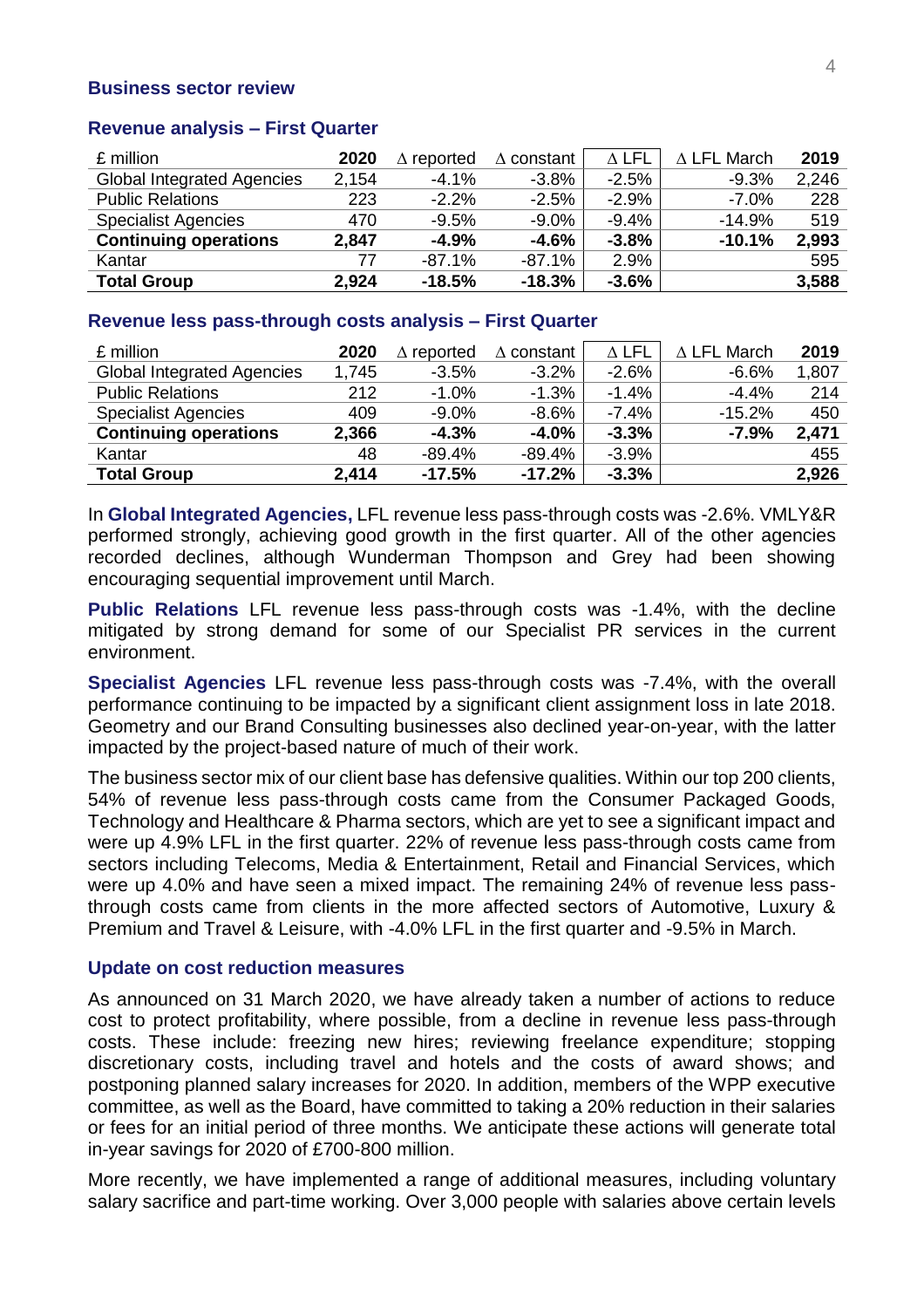have already committed to give up 10-20% of their salary for an initial three-month period. While we continue to protect our people as much as possible from redundancy, as well as ensure our ability to serve clients and grow when markets recover, we have had to reduce headcount in certain areas.

Given the significant uncertainty over the immediate outlook, we have modelled a number of economic scenarios and developed detailed cost actions against each of these, using a combination of the cost savings outlined above. Owing to the flexibility of the cost base, we are able to respond quickly and will reduce cost further if the depth and length of the downturn requires it, as well as ensure the business is ready to take advantage of any market recovery.

# **Balance sheet and liquidity**

WPP has a strong balance sheet and good liquidity. Over the last two years, we have raised approximately £3.2 billion from our disposals programme, selling 50 businesses and investments.

As at 31 March 2020 we had cash of £1.7 billion and total liquidity, including undrawn credit facilities, of £4.4 billion. Net debt was £2.8 billion, down from £4.6 billion a year earlier, and average net debt over the three-month period was £2.1 billion. The significant reduction in net debt year-on-year reflects the proceeds of the disposal programme, good underlying cash generation and improved working capital management. The increase in net debt since the year-end reflects normal seasonal working capital movements and share buybacks.

Our covenants, which relate to our \$2.5 billion revolving credit facility, are <3.5x net debt/EBITDA and >5x EBITDA/net interest. Our bond portfolio at 31 March 2020 had an average maturity of 7.9 years, with only one bond due in the next two years (May 2020 €250 million Eurobond).

During the period we received a further £137 million in consideration for the Kantar transaction and spent £285 million on share buybacks.

As previously communicated, to preserve liquidity the Board has decided to suspend the share buyback programme and the 2019 final dividend. These two actions together will preserve approximately £1.1 billion of cash. The Board will continue to review the status of both the share buyback and the 2019 dividend.

We have identified capital expenditure savings in excess of £100 million in property and IT against an initial 2020 budget of around £400 million. We continue to monitor our working capital position, working closely with our clients to ensure timely payment for the services we have provided in line with contractual commitments.

# **Financial guidance**

As announced in our update of 31 March 2020, we have withdrawn guidance for the 2020 financial year. We expect the impact of COVID-19 on our business to increase in the short term, but it is not possible to quantify the depth or duration of the impact. We are nonetheless confident that, through our scenario planning, we are well positioned to take further action if the downturn is prolonged and to respond positively when the market picks up.